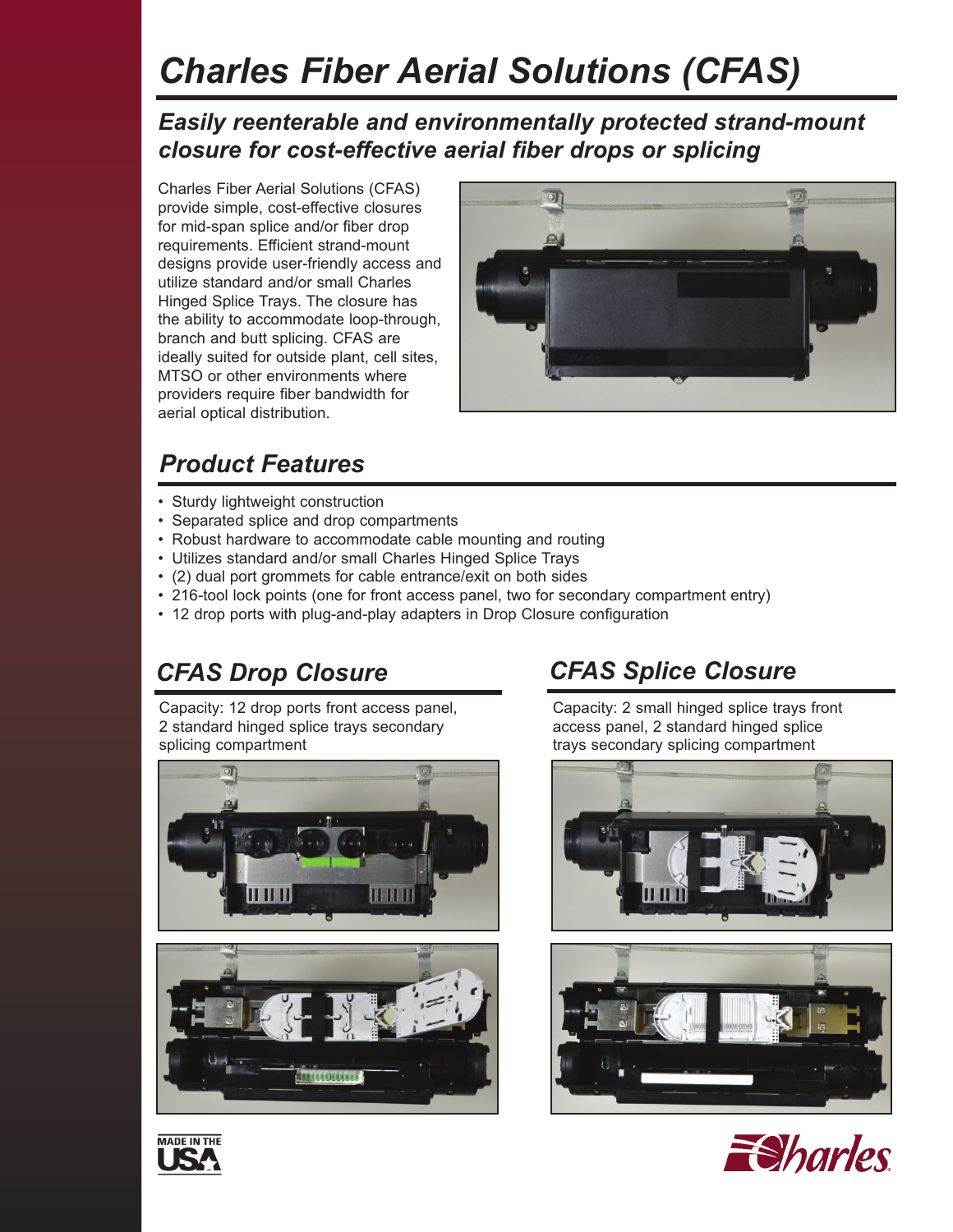| Dimensions (H x W x D):<br><b>Ambient Temperature:</b><br>Cable Size Accommodation:: | $8.5$ " x 25.3" x 5.4" (216mm x 642mm x 137mm)<br>-40°F to 149°F (-40°C to 65°C)<br>3 ports per end: |                                                             |  |
|--------------------------------------------------------------------------------------|------------------------------------------------------------------------------------------------------|-------------------------------------------------------------|--|
|                                                                                      | Port 1:                                                                                              | $0.6$ "-2.2" (15-55mm)<br>Ports 2 & 3: 0.2"-1.4" (5.0-35mm) |  |
|                                                                                      | Can be configured as in-line or butt                                                                 |                                                             |  |
| Drop Port Cable Accommodation:                                                       | 12 ports, 0.118"-0.315" including flat drop (3-8mm)                                                  |                                                             |  |
| Internal Adapters:                                                                   | SC/APC standard in Drop configuration only. UPC and LC also available.                               |                                                             |  |
| Mounting:                                                                            | Aerial (1/4"-3/8" strand)                                                                            |                                                             |  |

## *Ordering Information*

| Charles Part # | Description                                                                                                                                                                   |
|----------------|-------------------------------------------------------------------------------------------------------------------------------------------------------------------------------|
| CFAS-C12SA001  | Fiber aerial splice closure drop configuration, 12 SC/APC<br>adapters, two feed 4"x9" 24 fiber splice trays, includes aerial<br>mounting brackets                             |
| CFAS-SPL01     | Fiber aerial splice closure splice configuration, no adapter panel,<br>one 4"x6" drop splice 24 fiber splice tray, includes aerial mounting<br>brackets                       |
| CFAS-SPL22     | Fiber aerial splice closure splice configuration, no adapter panel,<br>two 4"x6" 24 fiber splice trays, two 4"x9" 24 fiber splice trays,<br>includes aerial mounting brackets |